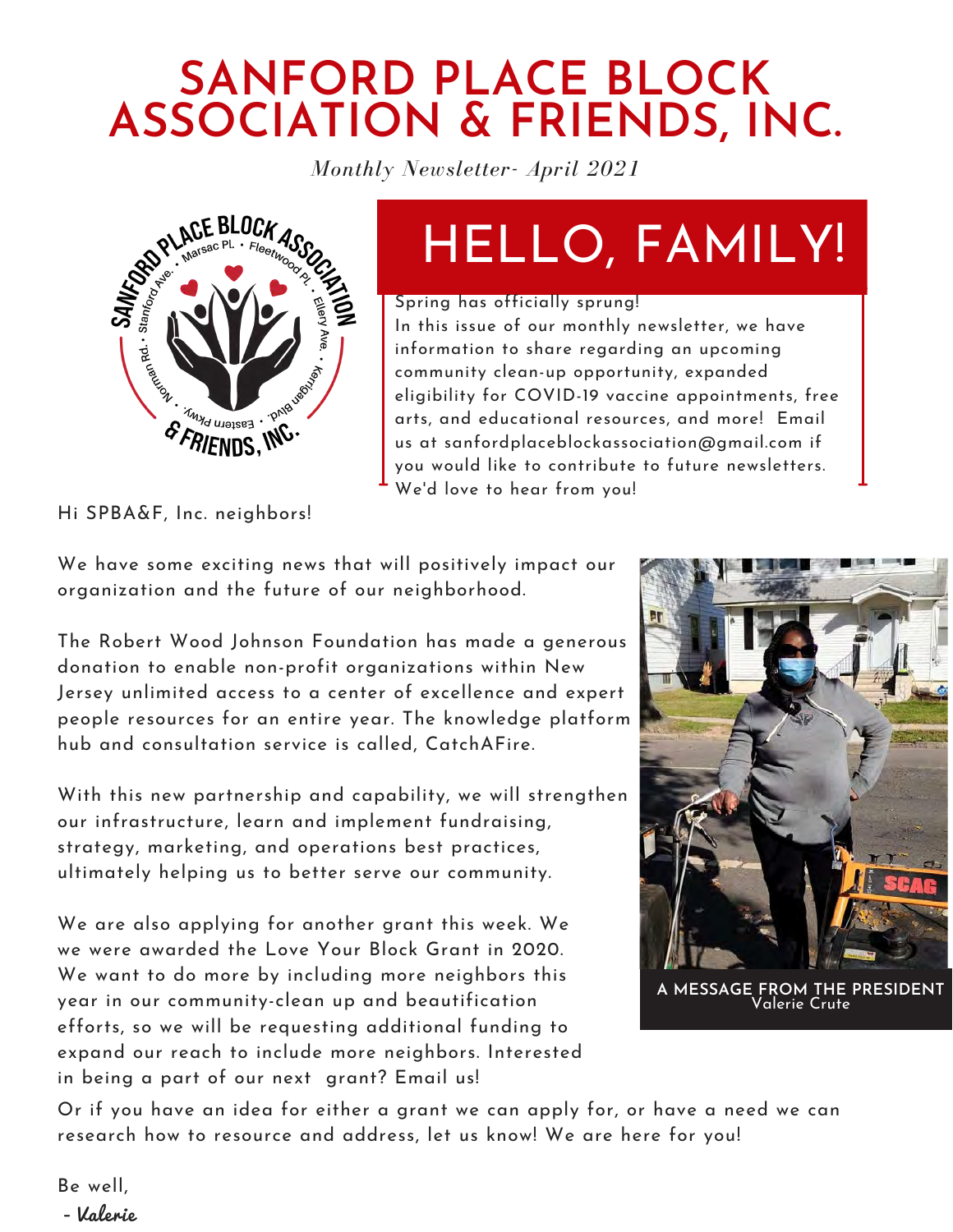### SANFORD PLACE BLOCK ASSOCIATION & FRIENDS, INC. NEWSLETTER



### AMERICAN RESCUE PLAN

#### Click here: **[COVID RELIEF FOR NEW JERSEYANS](https://www.booker.senate.gov/coronavirus)**

This past week, President Joe Biden signed into law, the Amerian Rescue Plan to provide assistance to Americans in the wake of the COVID pandemic.

Financial assistance includes relief through:

- Stimulus checks
- Unemployment Insurance
- Tax Credits
- COVID Testing/ Vaccines
- State & Local Assistance

Visit the link above for more details, eligibility and access.

### PUBLIC SAFETY REMINDER

Visit the Newark Police Department [6th Precinct webpage](https://npd.newarkpublicsafety.org/precincts/sixth) and scroll to the bottom of the page and sign up to view crime statistics and receive daily alerts.

| Mobile # Public safety Text messages sent never                                                                                |  |  |  |
|--------------------------------------------------------------------------------------------------------------------------------|--|--|--|
| Email   Public safety email sent here                                                                                          |  |  |  |
| Zip Code   Selects messages for your location                                                                                  |  |  |  |
| I accept the Terms & Contitions and Private Putter.                                                                            |  |  |  |
|                                                                                                                                |  |  |  |
| Par hala, lasty HELP II: EEFTT. To sansal, reply STOP In EEETT. He sharps but Map A Data resa may apply. Map free varies, this |  |  |  |

## FUNERAL ASSISTANCE

Have you or someone you know experience the hardship of having to funeralize a loved one during the pandemic? Firstly, we are so sorry that you had to experience that. Secondly, we wanted to make sure you are aware there are resources for families who incurred funeral related financial expenses after January 20, 2020.

Click below for more information:

**[COVID-19 Funeral Assistance | FEMA.gov](https://www.fema.gov/disasters/coronavirus/economic/funeral-assistance)**

### TRANSPORTATION FOR SENIORS

Did you know that Access Link provides door-to-door rides, with costs that are often lower than the local bus service? (based on the service area)

Access Link is a ride share service offered by NJ Transit for senior citizens or persons with disabilities that are unable to utilize local public transportation.

Services are not restricted to doctor's visits only, but can also be used for other transportation needs.

To obtain certification to become a rider, an interview must be scheduled to assess your needs, and a physician's note is required for approval.

**For further information, contact Access Link at (973)491-4224, prompt #1.**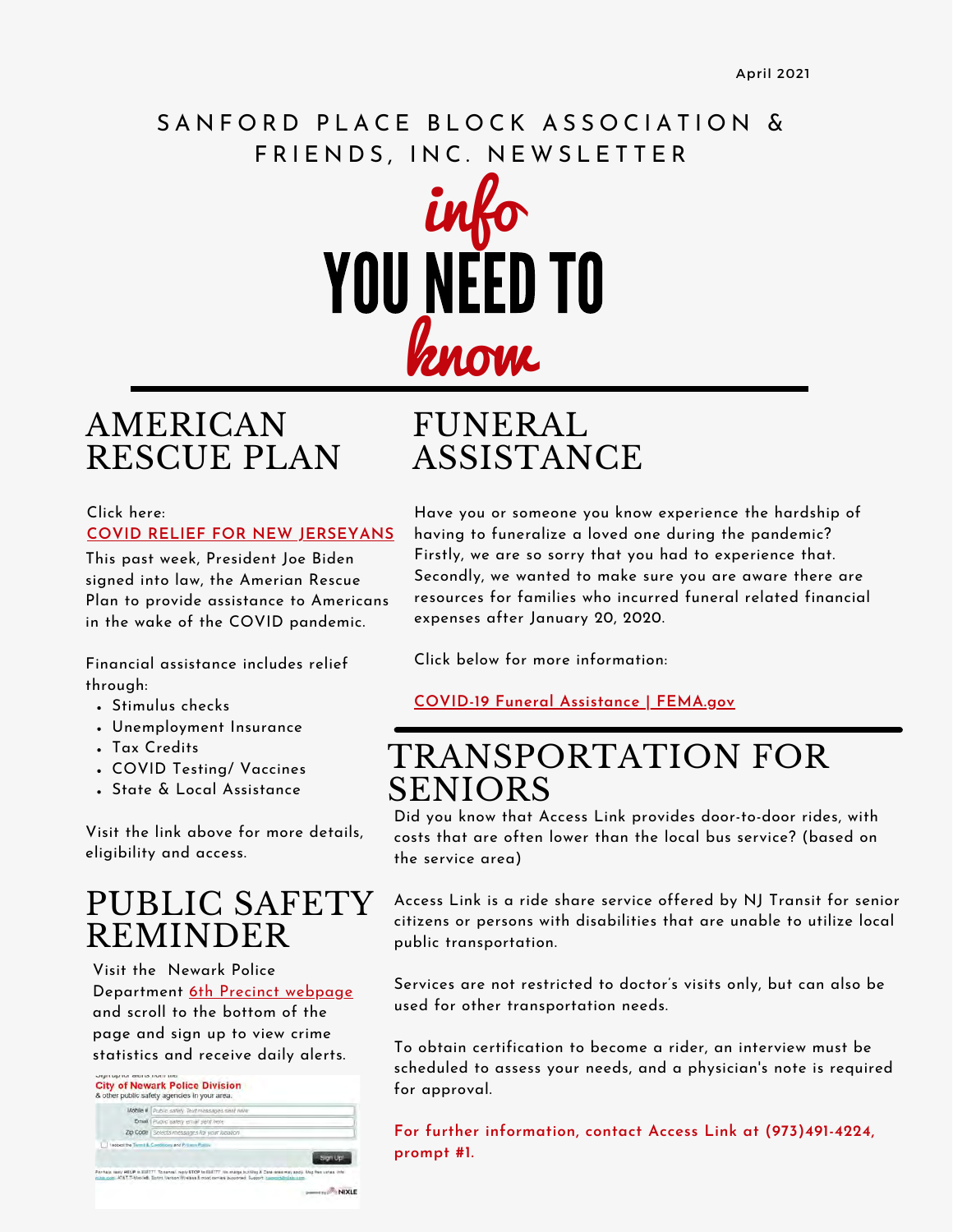#### **APRIL 2021 ISSUE**

## SANFORD PLACE BLOCK ASSOCIATION & FRIENDS, INC.

Newsletter

### **ATTENTION LIFELONG LEARNERS!!!!**

#### **[Getsetup.io](https://www.getsetup.io/classes)**

is a free, online education platform that is geared toward seniors. It has over 350 classes, with opportunities to learn and explore at your own pace, or interact with other seniors around shared interests.

> Fall in love again with an old hobby. Explore something entirely new. Learn a new skill. Get some exercise. Make friends.

Maintain an active mind, body, and spirit, using this free tool.

Here are some of the categories of classes Getsetup.io has to choose

- Aging In Place
- Communication
- Creativity
- Financial Planning
- Health & Wellness
- Hiring and jobs
- Social Hours
- Social Media
- Technology









**[FREE CLASSES TODAY!](https://www.getsetup.io/)**





WHAT'S INSIDE THIS ISSUE: *ARTS & CULTURE*

*Free Classes For Seniors*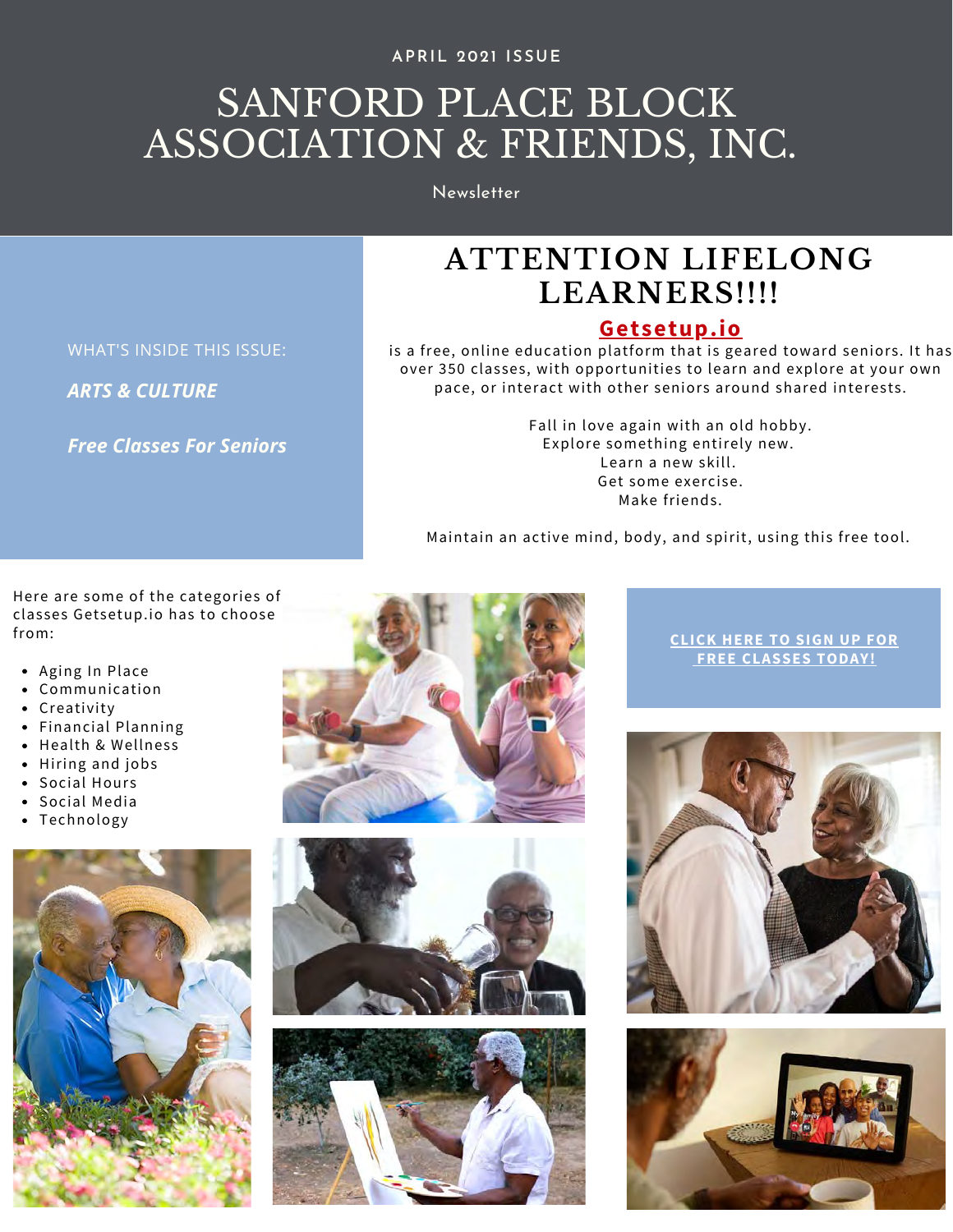WHAT'S INSIDE THIS ISSUE:

*COMMUNITY OUTREACH*

> **TREE HOUSE CARES Easter Fun Day & Basket Giveaway**

FOOD SHUNG GAMES & PRIZES

Saturday April 3, 2021 Time: 3 pm - 5 pm **Sunday April 4th** (Rain Date)

**Location: THE UVSO COMMUNITY SERVICES 462 Sandford Ave Newark NJ** 

**MASK MUST BE WORN & AT ALL TIMES, CHILDREN MUST BE PRESENT** AND ACCOMPANIED BY AN ADULT... **XXXNO EXCEPTIONSXXX**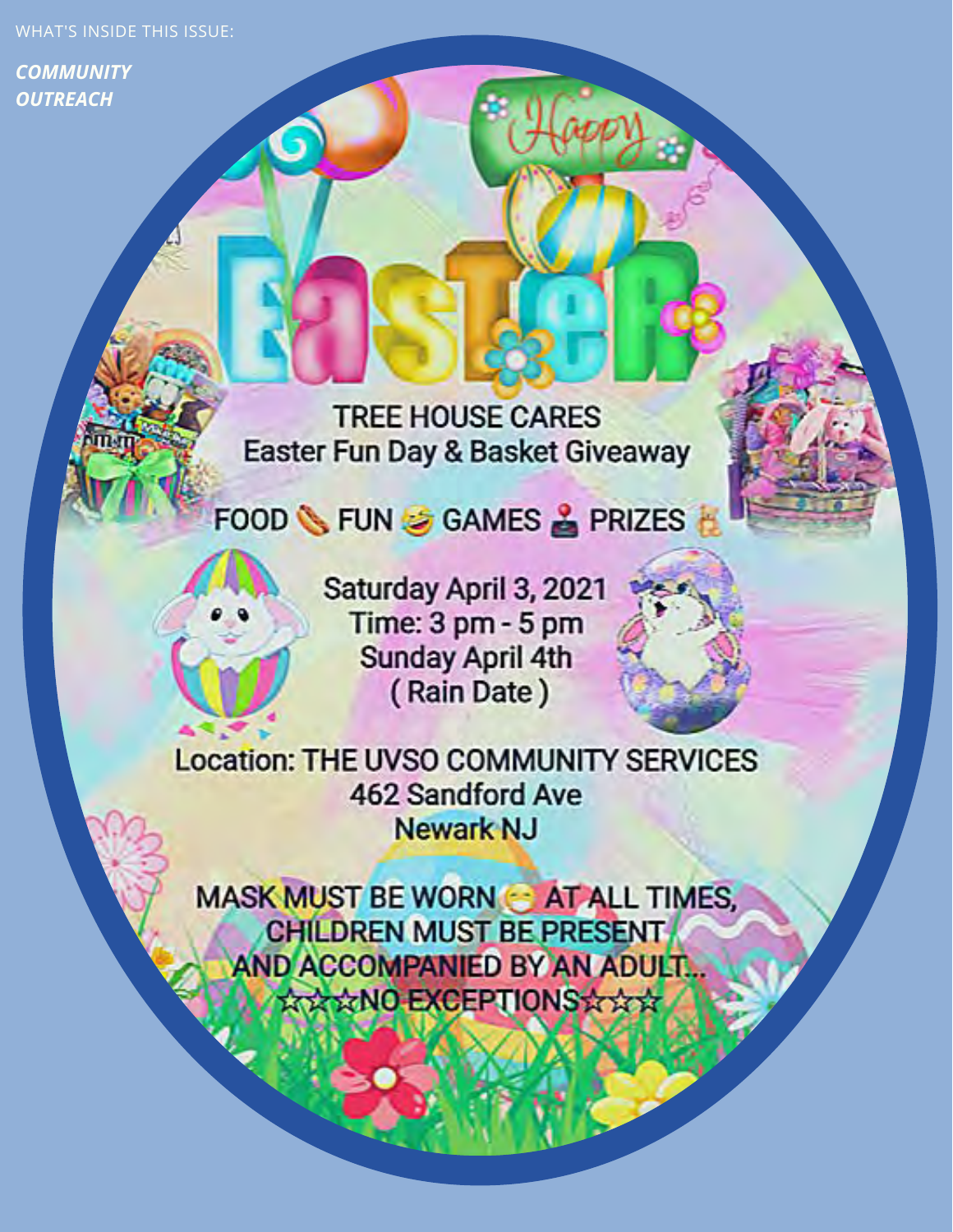#### **A P R I L 2 0 2 1 N E W S L E T T E R**

# VACCINATION **ACCESSIBILITY**

Sanford Place Block Association & Friends, Inc.

### **WANT TO GET VACCINATED?**



**Jehovah-Jireh Praise and Worship 505 S 15th Street** 

Rafael Hernandez School **345 Broadway** 

Newark residents ONLY. MUST pre-register by contacting the Mayor's Office of Clergy Affairs at (973) 733-5605.

#### **Newark Department of Health:**

· 110 William Street • 394 University Avenue

Register at NEWARKCOVID19.COM or call (973) 733-5728

**• Essex County College** (Gym entrance on West Market St) . Donald M. Payne Sr. School of Technology (498-544 W Market St, Newark, NJ) . West Caldwell School of Technology (620 Passaic Ave, West Caldwell, NJ) • Former Kmart in West Orange (235 Prospect Ave, West Orange, NJ) · Livingston Mall (112 Eisenhower Pkwy, Livingston, NJ)

Register at ESSEXCOVID.ORG or call (973) 877-8456

Register for a vaccine administered by our St. James partner, at<br>NEWARKVACCINE.COM or NEWARKNJ.GOV

#### **[Visit NJ.gov's COVID Information Hub](https://covid19.nj.gov/?utm_campaign=20210326_nwsltr&utm_medium=email&utm_source=govdelivery)**

for weekly updates and information on:

- Vax Matters Newsletter, outling vaccine outreach efforts, targeted vaccine scheduling for seniors, and vaccine eligibility expansion
	- Expanded vaccine eligibility, appointments and sites
	- Vaccine scheduling support for seniors (65+); call 856-249-7007 from 8 a.m. to 8 p.m.
- Special health insurance enrollment window and options
- Stimulus payment prection
- Rental assistance
- Guidance for indoors (school reopenings, nursing home visits

### WHAT'S INSIDE THIS ISSUE:

Health & Wellness

Vaccinaction Options & Resources



**WE CAN ASSIST!** 973-913-4958

#### info@essexvaccinevolunteercorps.org

#### Who are we?

A volunteer group in Essex County helping to secure vaccination appointments and assist with transportation to vaccine sites.

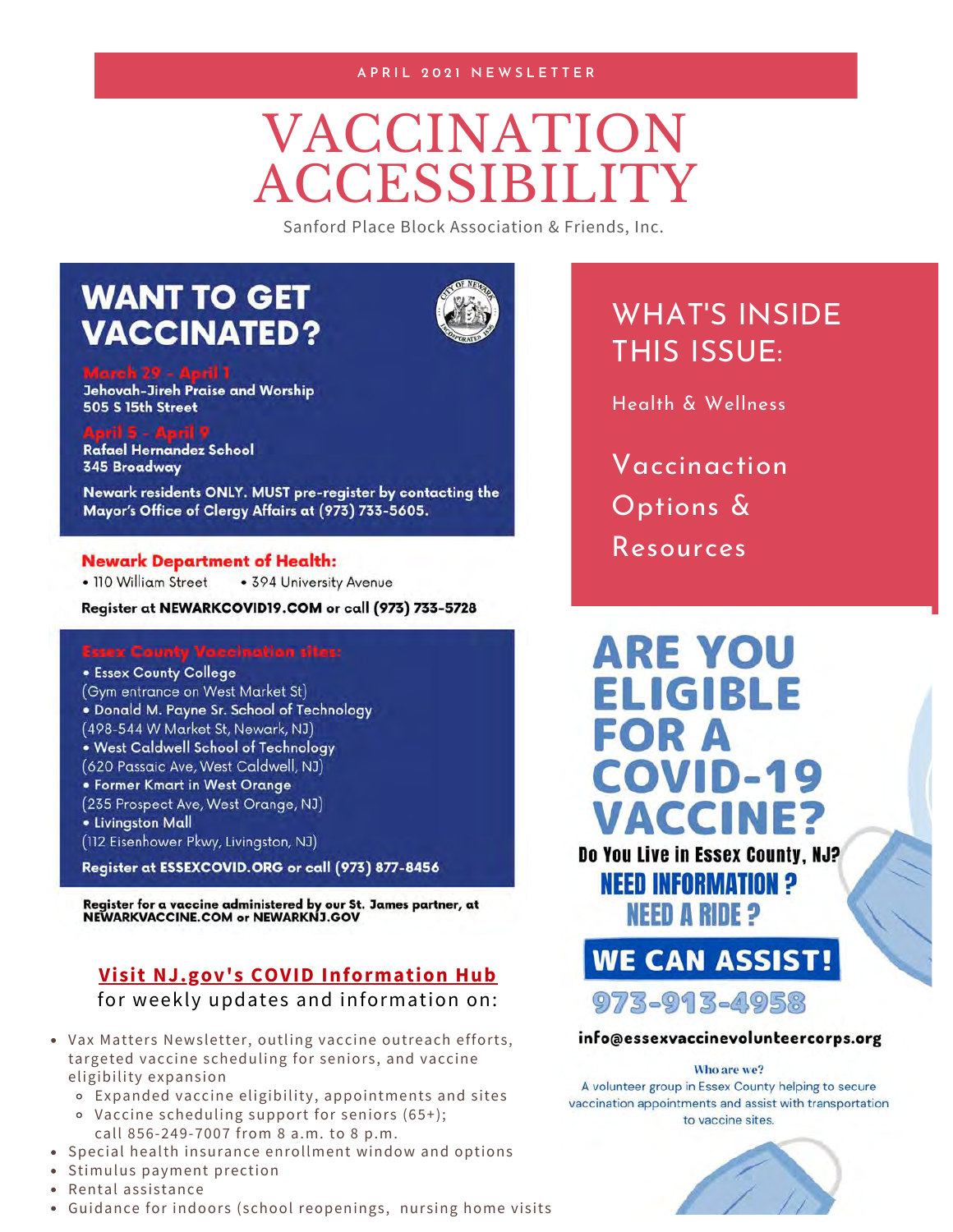# **Newark Community Vaccination Center Free COVID-19 vaccine**

at The Naimoli Family Athletic & Recreational Facility

# To register and schedule an appointment:

# Call 855-568-0545

(Spanish and other languages available)

or

# **visit COVidvaccine.nj.gov**

| Location:   | The Naimoli Family Athletic &<br><b>Recreational Facility</b>         |  |  |  |
|-------------|-----------------------------------------------------------------------|--|--|--|
| Address:    | Corner of Lock St. & Bleeker St.,                                     |  |  |  |
|             | Newark NJ 07103                                                       |  |  |  |
| NJ Transit: | Warren Street/NJIT Light Rail Station                                 |  |  |  |
| Parking:    | Free parking deck on the corner of New St. &<br>Nuttman <sub>St</sub> |  |  |  |



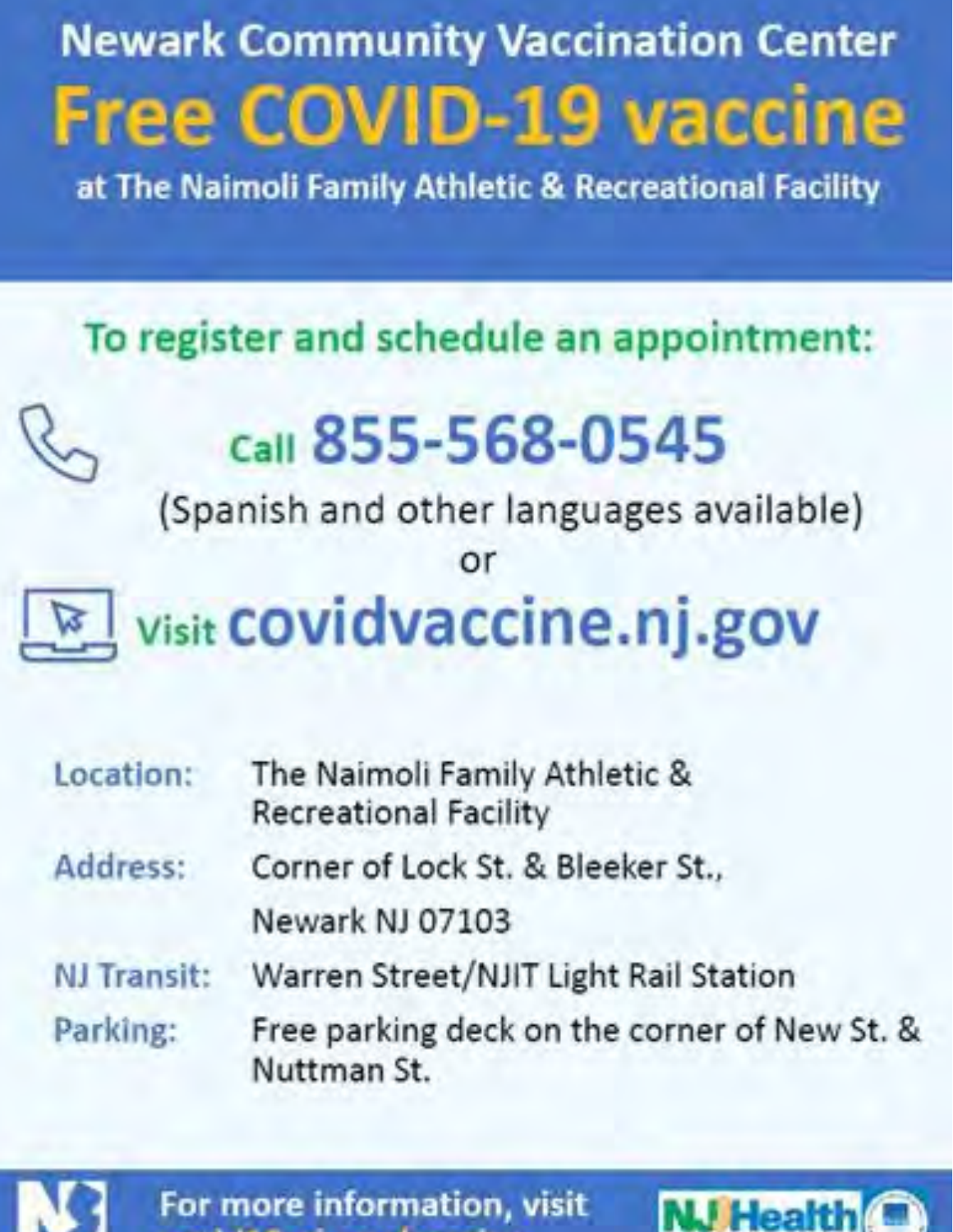



# Sanford Place Block Association & Friends Inc. Community Clean-Up

YOU ARE INVITED TO JOIN OUR COMMUNITY CLEAN-UP & BEAUTIFICATION DAY IN CONJUNCTION WITH THE CITY OF NEWARK DEPARTMENT OF PUBLIC WORKS

(A DUMPSTER WILL BE DELIVERED TO ELLERY AVE & SANFORD PLACE)

## **SAVE THE DATE: SATURDAY, APRIL 10TH, 9A-4P**



HERE'S A GREAT OPPORTUNITY TO GET OUT AND GET TO KNOW YOUR NEIGHBORS. LET'S SUPPORT ONE ANOTHER BY COMING TOGETHER TO TRANSFORM OUR LAWNS AND HOME EXTERIORS FOR THE SPRING WITH A COMMUNITY CLEAN-UP & BEAUTIFICATION DAY.

**BREAKFAST & LUNCH WILL BE PROVIDED (FIRST COME, FIRST SERVED). STOP BY OUR TABLE, LOCATED AT 42 SANFORD PLACE.**

LET'S CONTINUE TO MAKE OUR BLOCKS BEAUTIFUL, FRIENDLY, SAFE SPACES TO LIVE.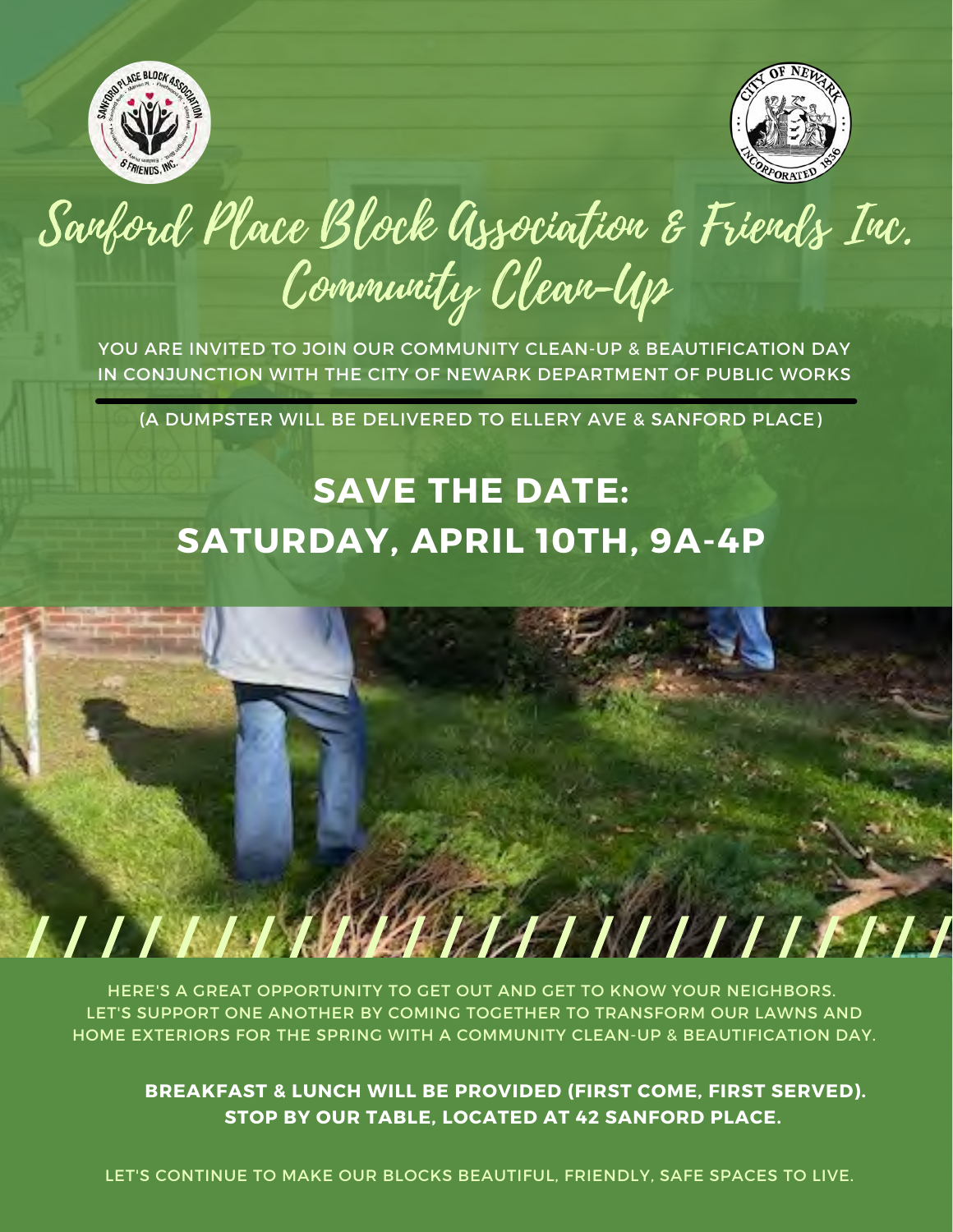# **April** Let's Save the Earth Together!





## 2021

| Sunday | Monday                                                               | Tuesday                                                       | Wednesday                                            | Thursday                                                                          | Friday                                                              | Saturday                            |
|--------|----------------------------------------------------------------------|---------------------------------------------------------------|------------------------------------------------------|-----------------------------------------------------------------------------------|---------------------------------------------------------------------|-------------------------------------|
|        |                                                                      |                                                               |                                                      | ı<br><b>Zone A Collection</b><br>Garbage Recycling-<br>Paper                      | <b>Good Friday</b><br>$\overline{a}$<br><b>No Collection</b>        | 3                                   |
| 4      | 5<br><b>Zone A Collection</b><br>Garbage Recycling-<br>Paper         | <b>Zone B Collection</b><br>Garbage Recycling-<br>Paper       | 6<br>$\overline{ }$<br><b>Zone A Bulk Collection</b> | 8<br><b>Zone A Collection</b><br>Garbage Recycling-<br>Paper                      | 9<br><b>Zone B Collection</b><br><b>Garbage Recycling-</b><br>Paper | 10                                  |
| 11     | 12<br><b>Zone A Collection</b><br><b>Garbage Recycling-</b><br>Paper | 13<br><b>Zone B Collection</b><br>Garbage Recycling-<br>Paper | 14<br><b>Zone B Bulk Collection</b>                  | 15<br><b>Zone A Collection</b><br>Garbage Recycling-<br>Paper                     | 16<br>Zone B Collection<br>Garbage Recycling-<br>Paper              | 17                                  |
| 18     | 19<br><b>Zone A Collection</b><br>Garbage Recycling-<br>Paper        | 20<br><b>Zone B Collection</b><br>Garbage Recycling-<br>Paper | 21<br>Zone A Yard Waste                              | Earth Day<br>22<br><b>Zone A Collection</b><br><b>Garbage Recycling-</b><br>Paper | 23<br>Zone B Collection<br>Garbage Recycling-<br>Paper              | 24<br>Newark's First Shred<br>Fest! |
| 25     | 26<br><b>Zone A Collection</b><br>Garbage Recycling-<br>Paper        | 27<br><b>Zone B Collection</b><br>Garbage Recycling-<br>Paper | 28<br>Zone B Yard Waste                              | 29<br><b>Zone A Collection</b><br>Garbage Recycling-<br>Paper                     | 30<br><b>Zone B Collection</b><br>Garbage Recycling-<br>Paper       |                                     |





MARCH 20 - SEPTEMBER 3, 2021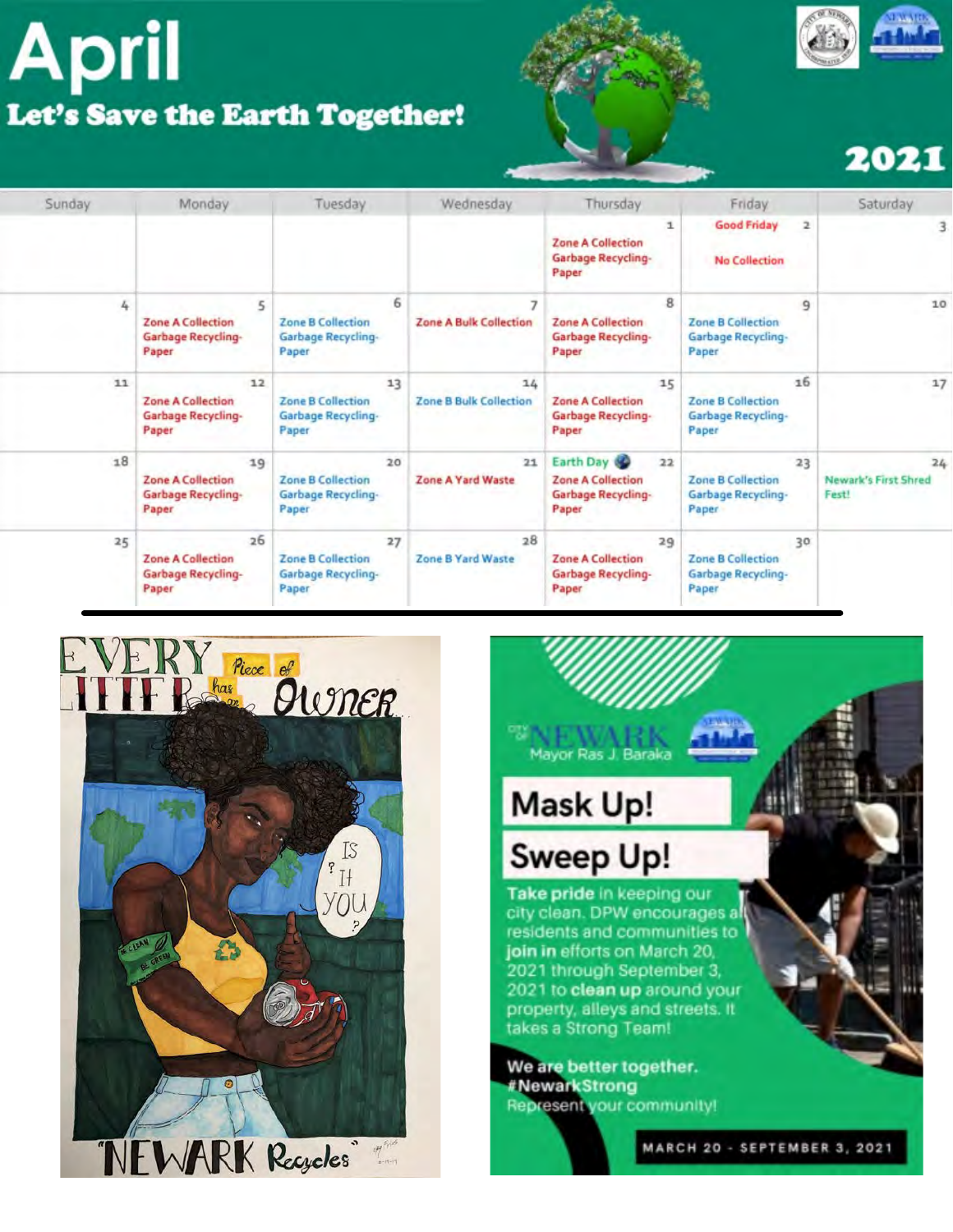WHAT'S INSIDE THIS ISSUE:

fО

123

"NEWARK"

**NEWARKOPW NEWARKWORKS** 

G

*CITY OF NEWARK DEPARTMENT OF PUBLIC WORKS Register to receive text alerts*





## **HOW TO OPT-IN:**

(1) Text the number:  $(973)370 - 8945$ (2) Type & Send in the message line: **NEWARKDPW** 

## **Scan QR Code**

51



**Message & Data Rates May Apply**